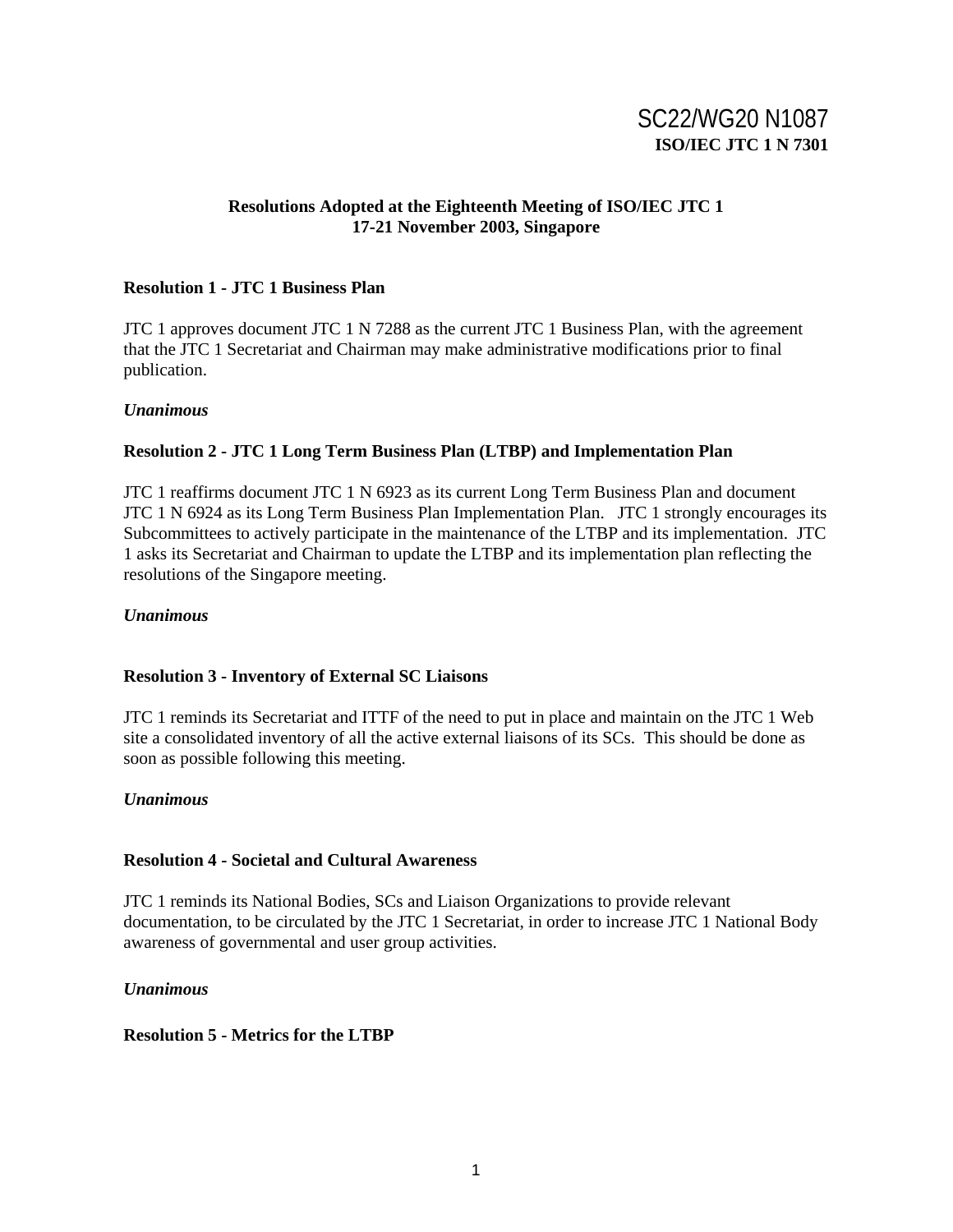JTC1 reminds the UK National Body of their offer to investigate suitable metrics to gauge the success of the LTBP and to make proposals to JTC 1 on the use of these metrics. JTC 1 would welcome receipt of such metrics as soon as they are available. *Unanimous* 

# **Resolution 6 - Administration of SC 34**

JTC 1 expresses its appreciation to the US National Body (ANSI) and to Mrs. Sara Desautels for the fine administration of the SC 34 Secretariat over the past several years. JTC 1 thanks the National Body of Canada (SCC) for assuming the administration of the SC 34 Secretariat and looks forward to working with the new Secretary, Mr. G. Ken Holman, in his new administrative role.

# *Unanimous*

# **Resolution 7 - Future of SC 11**

1. Noting the US National Body's intent to relinquish the SC 11 Secretariat at the end of 2003, and in the absence of an offer by another National Body to assume this responsibility, JTC 1 supports the proposal of Japan and resolves to merge the work of SC 11 into SC 23 and to revise the title and scope of SC 23 as follows:

Title: Removable Digital Storage Media Utilizing Optical and/or Magnetic Recording Technology for Digital Information Interchange

Scope: Standardization in the field of removable digital storage media utilizing optical and/or magnetic recording technology for digital information interchange.

JTC 1 instructs SC 23 to review this new title and scope as well as the additional projects at its next meeting.

2. JTC 1 expresses its appreciation to the US National Body (ANSI) for its fine administration of the SC 11 Secretariat over these past many years. In particular, JTC 1 thanks Mr. Richard Steinbrenner and Ms. Sally Seitz, the former SC 11 Chairman and Secretary, for their fine leadership and guidance.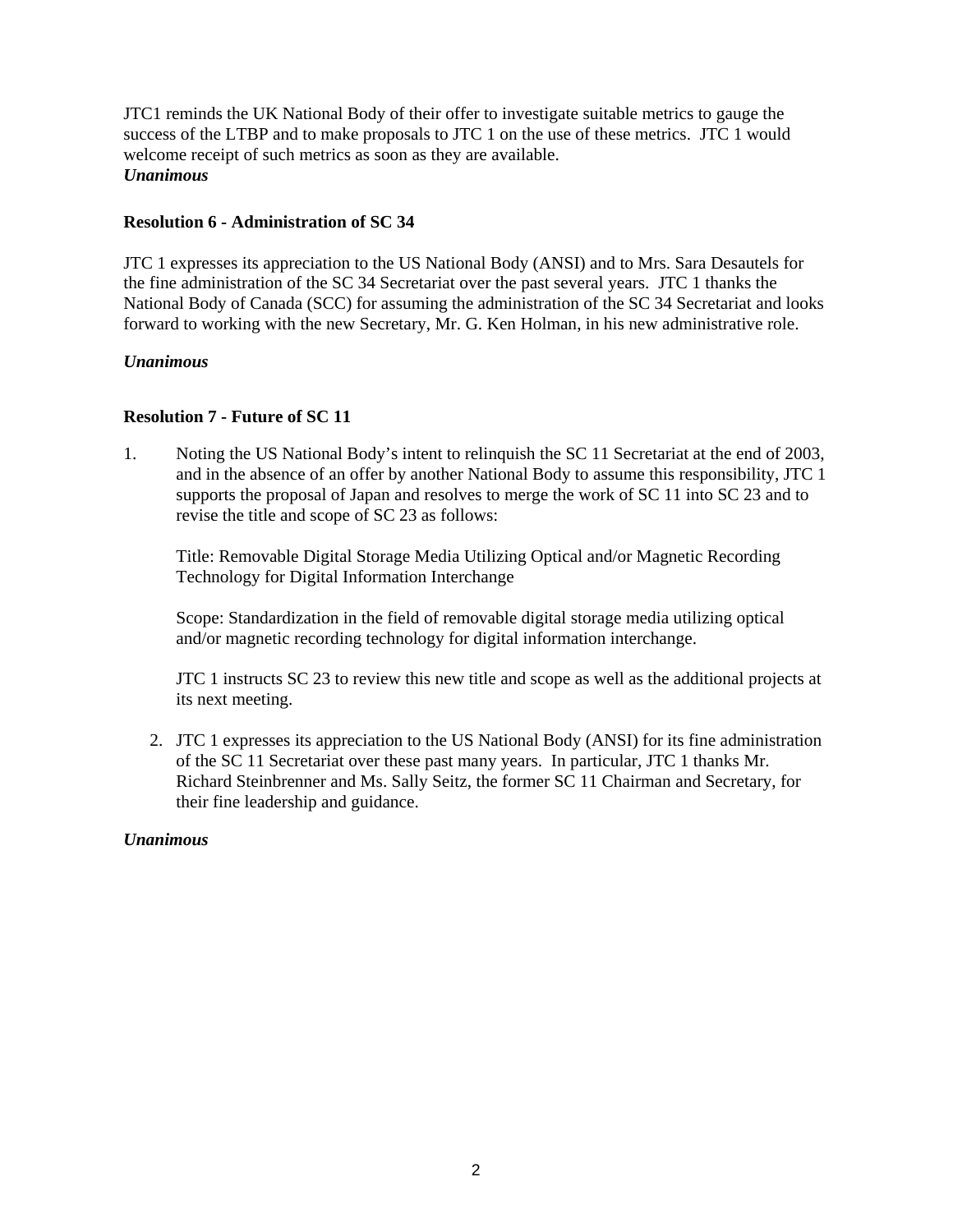# **Resolution 8 - Initiate Study Groups to Explore New Areas**

JTC1 reaffirms its intention to actively explore new areas of work. This will be done through Study Groups with the following Terms of Reference:

- to assess the relevance of JTC 1's program of work to the development in the area under consideration;
- to assess the state of standardisation efforts in this area by Consortia, Fora and ITU-T;
- to come, if required, with recommendations on whatever actions are needed by JTC 1 to increase its market share in this standardization area;
- to report on its activities to the next JTC 1 Plenary in November 2004 in Berlin.

JTC 1 also requests its Secretariat to initiate an additional call for experts to actively participate and/or provide convenorship responsibilities in any of the related Study Groups.

A Study Group will be initiated only if a convener has been nominated and at least 3 additional National Bodies or Subcommittee participants have been nominated.

JTC 1 further encourages its National Bodies and Subcommittees to identify additional candidate areas, particularly from the list of items of the LTBP, together with an offer for participation. The JTC 1 Chairman is authorized to initiate additional Study Groups if the same requirements as above are met.

# *Unanimous*

l

# **Resolution 9 - Establishment of a Study Group on Web Services**

JTC 1 establishes a Study Group on Web Services to elaborate a strategy for JTC 1 contributions to Web Services standardization.

Web Services<sup>1</sup> describes a standardized way of integrating applications over an Internet protocol backbone. The Internet core specifications include Http, URI and MIME. The Web Services core specifications include UML, XML, SOAP, WSDL and UDDI. Used primarily as a means for businesses to communicate with each other and with clients, Web services allow organizations to communicate data without intimate knowledge of each other's ICT systems behind the firewall. Web services thus share business logic, data and processes through a programmatic interface across a network.

 $\overline{1}$  $1$  Definition inspired from http://www.webopedia.com/TERM/W/Web\_services.html

For the purpose of this Study Group, Web Services standardization includes all the middleware, workflow, ontology and process infrastructure standards necessary for the full deployment of Web Services within and between organizations. Excluded are all the domain specific implementation standards and ontology.

The terms of reference for the group are:

• Assess how JTC 1 activities are relevant to Web Services standardization;

<sup>&</sup>lt;sup>1</sup> Definition inspired from http://www.webopedia.com/TERM/W/Web\_services.html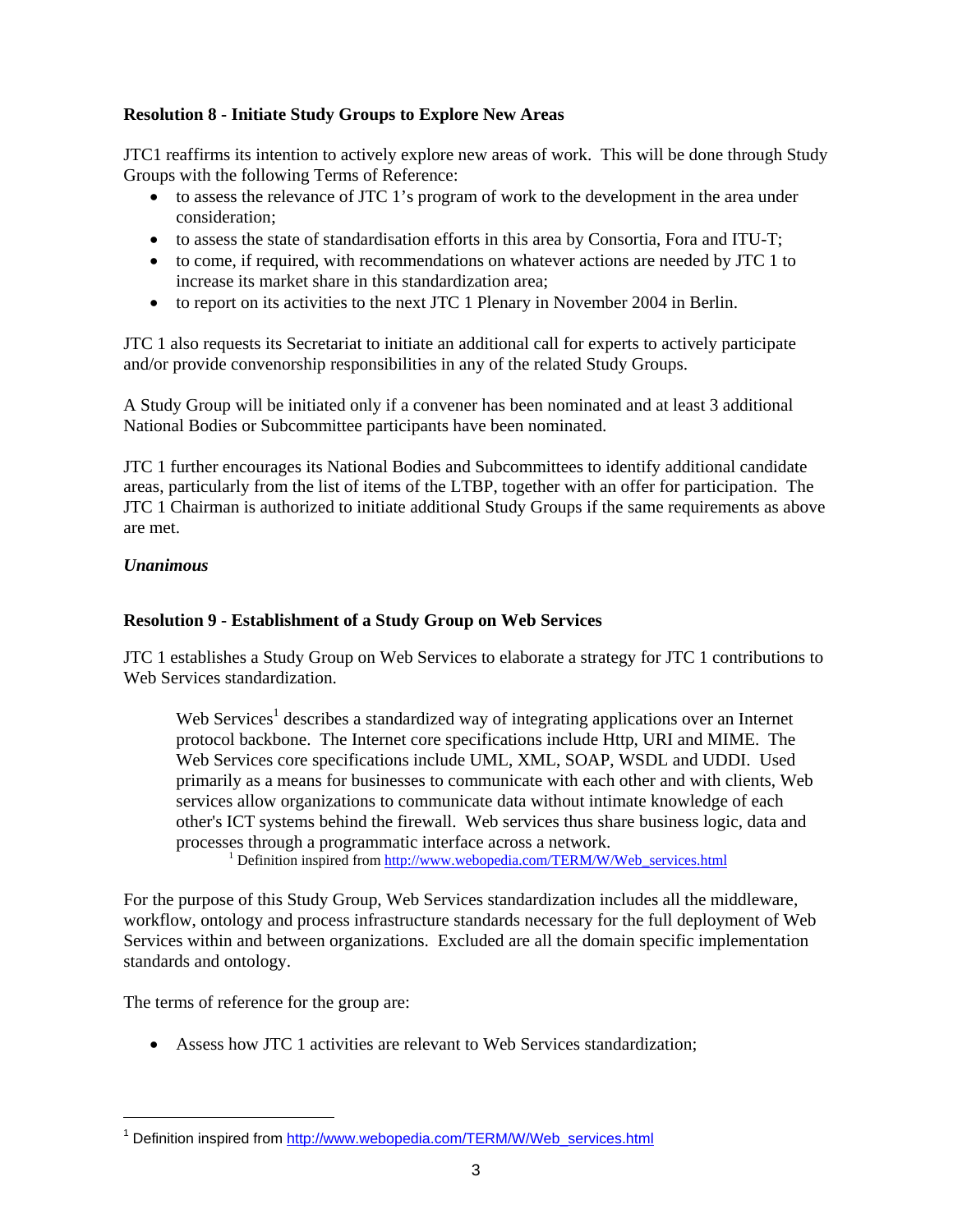- Assess how the Web Services activities of organizations external to JTC 1 (Consortia, Fora, ETSI, CEN/ISSS, ITU-T) may benefit from JTC 1 involvement. This should include as a minimum the following consortia and fora:
	- o JCP
	- o OASIS
	- o OMG
	- o RosettaNet
	- o UDDI.org
	- o W3C
	- o WS-I

JTC 1 involvement may include:

- Publication, through fast-tracks, PAS submissions or other means, of stabilized and de facto Web-Services infrastructure standards as formal international standards.
- Contributing to ensure interoperability between the various implementations from consortia and other groups.
- Contributing, if required, to the definition of conformance specifications.
- Harmonization and adaptation of existing JTC 1 work where necessary.
- Initiate, if judged necessary, any relevant activities within existing JTC 1 Subcommittees that would increase JTC 1 contribution to Web Services standardization activities. These activities should be initiated as soon as they are identified.
- Assist, if judged necessary, consortia and fora in establishing the appropriate liaison with JTC 1. The establishment of these liaisons should be initiated as soon as they are identified.

If the Study Group identifies specific new works in this area that does not fit in existing JTC 1 SCs, the Study Group should recommend to JTC 1 the creation of a new SC or other alternatives.

The Study Group will finalize its report, with a summary of actions that have been initiated during its mandate and any remaining action items, for presentation at the JTC 1 2004 Plenary meeting in Berlin.

The Study Group shall be chaired by Dr. Donald Deutsch. Mr. Francois Coallier will serve as Secretariat.

JTC 1 instructs its Secretariat to send a letter to JTC 1 National Bodies, Liaison Organizations, Recognized PAS Submitters and Subcommittees inviting nominations for participation in the Study Group. Currently, the National Bodies of Canada, France and the US noted their intent to participate in the Study Group.

JTC 1 invites the Study Group to review, modify and confirm these Terms of Reference during its initial meeting.

### *Unanimous*

### **Resolution 10 - Cooperation on Accommodation Information**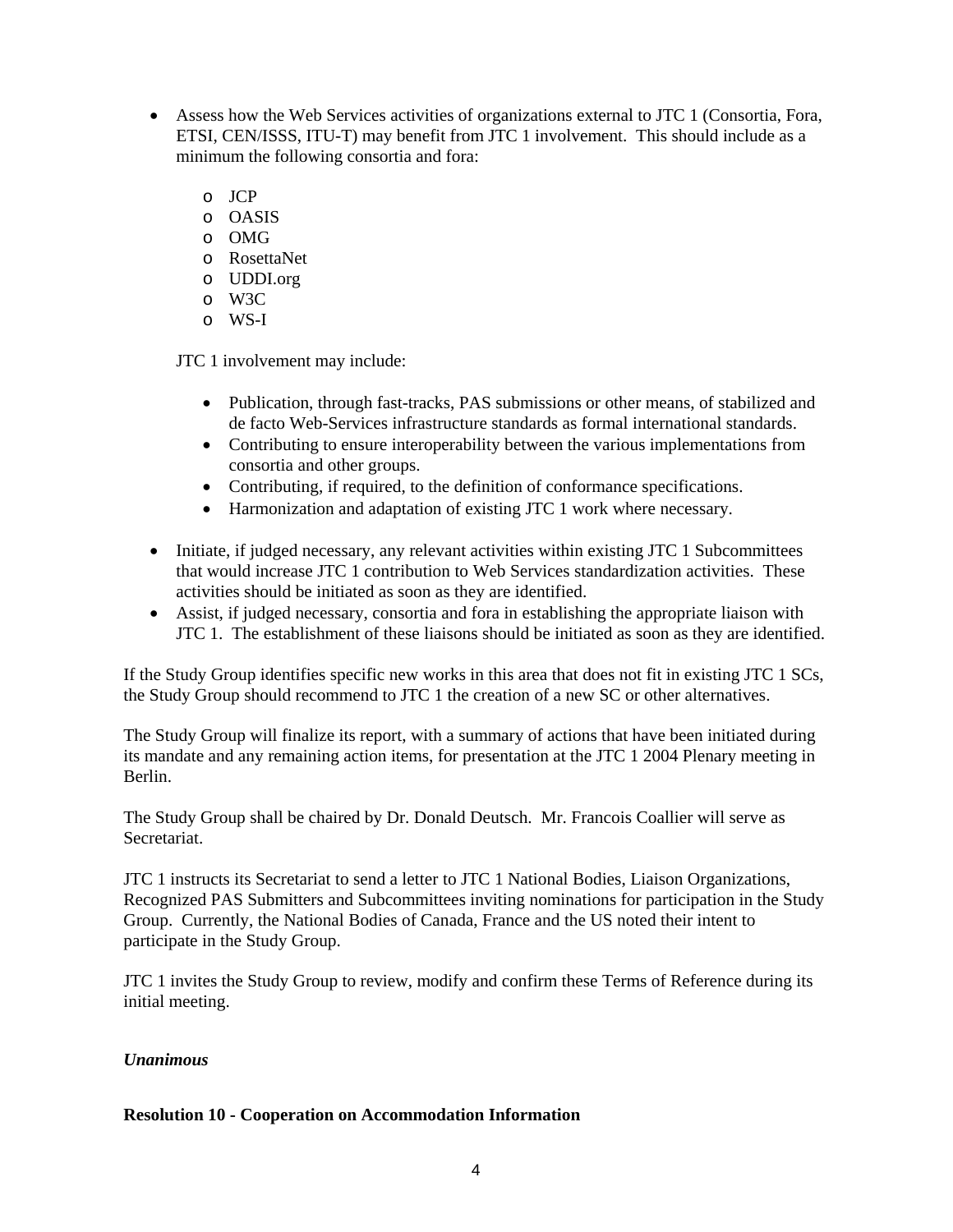JTC1 resolves that SC32, SC35, SC36 and other subcommittees cooperate in the area of *defining the notion* of «accomodation information» (see JTC1/N7082, JTC1/N7137), including *as needed* infrastructure and user interfaces. An initial draft report should be completed and submitted in time for consideration at the October 2004 JTC1 plenary. Mr Erlend Øverby will initiate this cooperative activity and prepare the report.

Unanimous

# Resolution 10a - Survey of additional NP criteria by SC35

JTC1 authorises the review by SC35 of the set of proposed new NP criteria for cultural and linguistic adaptability, and their survey of other SC's as to their need for such additional criteria (see JTC1/7286, JTC1/7302-7). The survey should be completed and submitted in time for consideration at the October 2004 JTC1 plenary.

# *Unanimous*

# **Resolution 11 – Methods to Increase Coordination and Cooperation**

JTC 1 agrees that it is desirable to achieve better coordination and harmonization of JTC1 projects with committees external to JTC 1 and that it is desirable to share standardization efforts and reduce duplication of work. JTC 1 requests its National Bodies and Subcommittees to submit contributions suggesting effective means of achieving this type of expanded coordination and communication which would not add a significant resource burden to either secretariats or National Bodies. In particular, use of the standards metadata registry should be considered.

# *Unanimous*

# **Resolution 12A – JTC 1 Directives, Edition 5 and Subsequent Editions**

JTC 1 approves document JTC 1 N 7212 as Edition 5 of the JTC 1 Directives with the modifications identified for Edition 5 contained in document JTC 1 N 7302. JTC 1 instructs its Secretariat to implement the Edition 5 changes and to publish Edition 5 by 1 February 2004.

JTC 1 further instructs its Secretariat to note the items for subsequent Editions of the JTC 1 Directives identified in JTC 1 N 7302 and to take action on these items as specified in N 7302.

# *Unanimous*

# **Resolution 12B – Threshold for a Ballot to be Considered Valid**

JTC 1 resolves that all ballots (at all levels) must have at least 50% of P members responding (which includes abstentions) in order for the ballot to be valid.

This is to be implemented for the 5th edition of the Directives.

JTC 1 further instructs its Secretariat to issue a call to JTC 1 National Bodies for comments from National Bodies to further clarify the implementation of this item.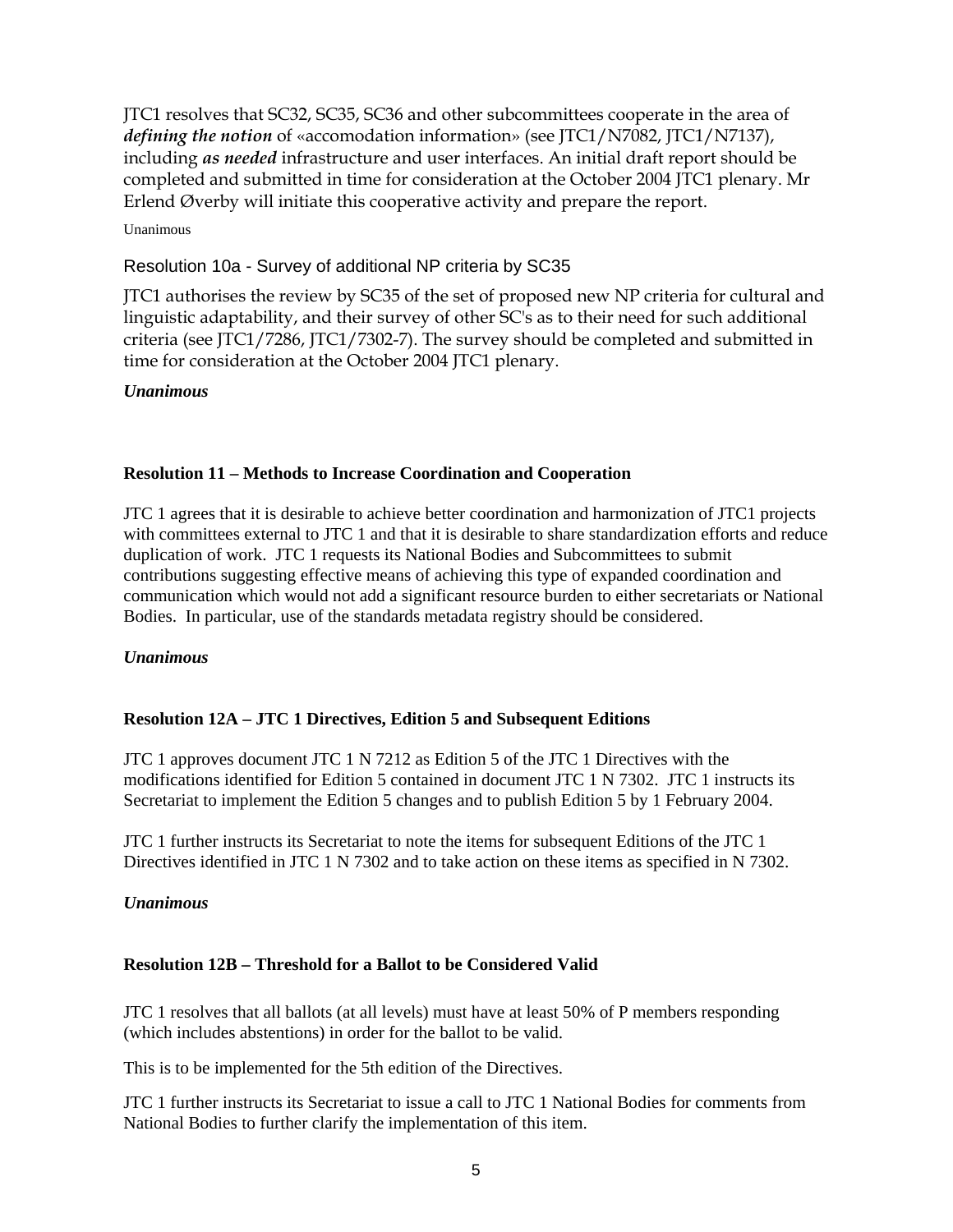JTC 1 reminds National Bodies that on technical matters, when a National Body is not technically involved in the work and/or feels that it does not have appropriate technical expertise, abstention is an acceptable vote (JTC 1 Directives clause 9.1.2).

Abstention: Ireland, Japan, Netherlands

# **Resolution 13 – New JTC 1 Products**

JTC 1 accepts the report of the ad hoc group on JTC 1 Products (JTC 1 N 7303) and supports the suggestions for new revenue sources contained therein. JTC 1 asks its members to the Market Trial Team to transmit these suggestions to ISO CPSG for consideration as JTC 1's contribution to advance the efforts of the JTC 1 eCommerce Market Trial.

# *Unanimous*

# **Resolution 14 – JTC 1 Questionnaire**

JTC 1 instructs its Secretariat to circulate document JTC 1 N 7304, JTC 1 Questionnaire, Standards Availability and Packaging, January 2004, to JTC 1 National Bodies and Subcommittees for completion by the JTC 1 participants and technical experts. The objective of this questionnaire is to gather additional inputs directly from JTC 1 participants and technical experts, and to determine the willingness of the experts to assist in the development of innovative JTC 1 standards packages to enhance interest in using JTC 1 products. Responses should be returned no later than 31 March 2004.

### *Unanimous*

### **Resolution 15 – Alternative Formats for JTC 1 Documents**

JTC 1 forwards document JTC 1 N 7199, *US Contribution Concerning Alternative Formats for JTC 1 Documents*, to the IIT-RG for review and recommendations on the disposition of the issues contained therein. The IIT-RG is instructed to complete its review and to report back to JTC 1 by 1 February 2004.

### *Unanimous*

### **Resolution 16 - Establishment of a Study Group on Privacy Technology**

JTC 1 establishes a Study Group on Privacy Technology to develop a strategy for JTC 1 contributions to the development and publication of the standards necessary for the implementation of privacy policies, processes and systems.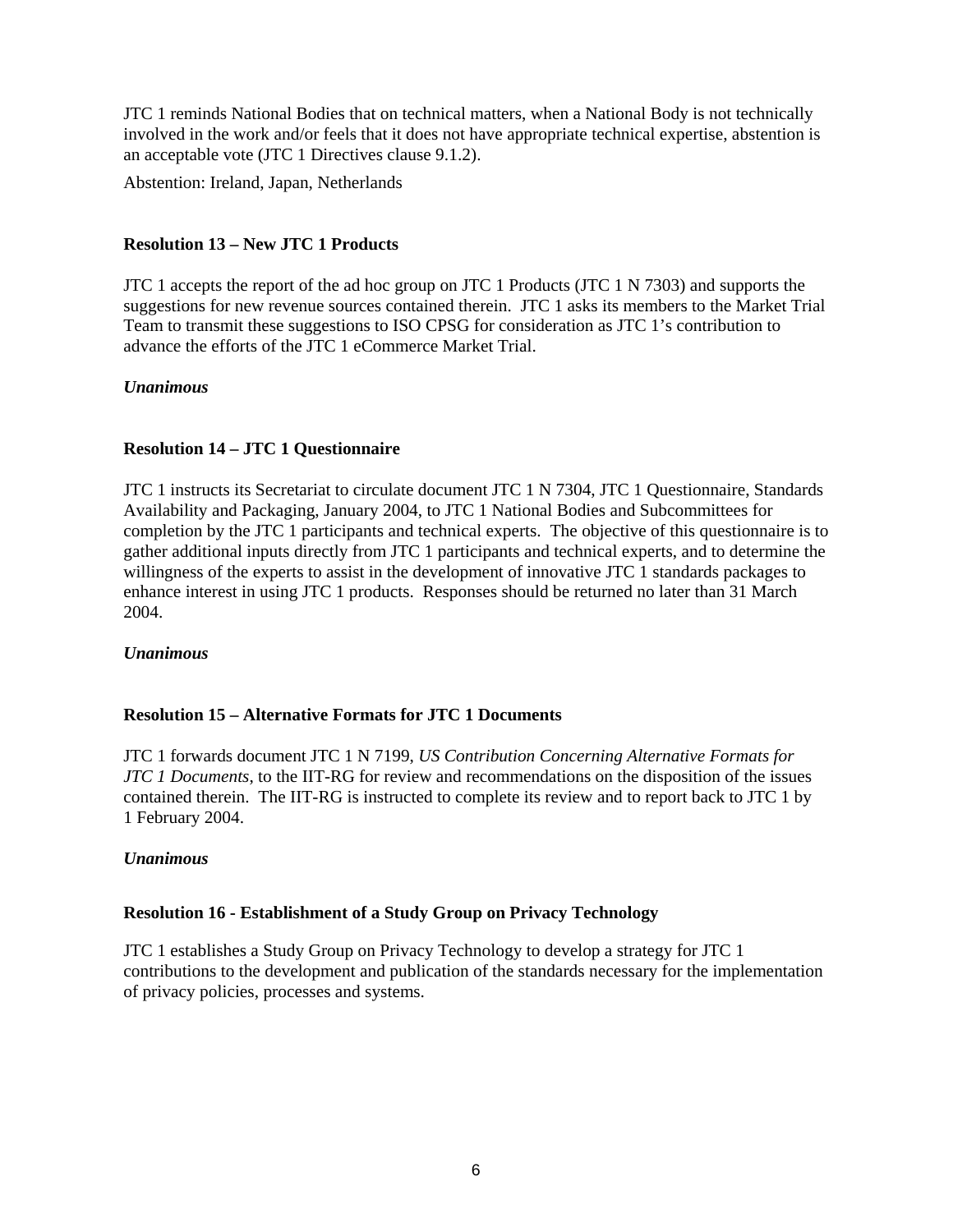For the purpose of this Study Group, Privacy Technology includes the policies and processes *concerned with the collection, use, storage, access, flow, sharing and destruction of "personally identifiable information.<sup>2</sup>.*<br><sup>1</sup> Privecy Primer. The First Annual Privecy.

 Privacy Primer - The First Annual Privacy & Data Protection Summit, Privacy Officers Association, Alexine von Keszycki, Ken DeJarnette, Deloitte & Touche May 2, 2001Arlington, VA http://www.privacyassociation.org/docs/precon1\_presentation.pdf

The Terms of Reference for the group are:

- Assess how JTC 1 activities are relevant to the development and publication of the standards necessary to support the implementation of privacy policies, processes and systems;
- Assess how the Privacy Technology activities of organizations external to JTC 1 (Consortia, Fora, CEN/ISSS, ITU-T) may benefit from JTC 1 involvement. This should include as a minimum the following consortia and fora:
	- o Liberty Alliance
	- o OASIS
	- o The Open Group
	- o W3C
	- o IETF
	- o ISSEA
	- o ISTPA
	- o OECD

l

JTC 1 involvement may include:

- Publication, through fast-tracks, PAS submissions or other means, of stabilized and de facto Privacy Technology and infrastructure standards as formal international standards.
- Contributing to ensure interoperability and consistency between the various implementations from consortia and other groups.
- Contributing, if required, to defining methods of conformity assessment.
- Harmonization and adaptation of existing JTC 1 work where necessary.
- Initiate, if judged necessary, any relevant activities within existing JTC 1 SCs that would increase JTC 1 contribution to Privacy Technology standardization activities. These activities should be initiated as soon as they are identified.
- Assist, if judged necessary, consortia and fora in establishing the appropriate liaison with JTC 1. The establishment of these liaisons should be initiated as soon as they are identified.

If the Study Group identifies specific new work in this area that does not fit in existing JTC 1 SCs, the Study Group should recommend to JTC 1 the creation of a new SC or appropriate alternatives.

The Study Group will finalize its report, with a summary of actions that have been initiated during its mandate and any remaining action items, for presentation at the JTC 1 2004 Plenary meeting in Berlin.

<sup>&</sup>lt;sup>2</sup> Privacy Primer - The First Annual Privacy & Data Protection Summit, Privacy Officers Association, Alexine von Keszycki, Ken DeJarnette, Deloitte & Touche May 2, 2001Arlington, VA http://www.privacyassociation.org/docs/precon1\_presentation.pdf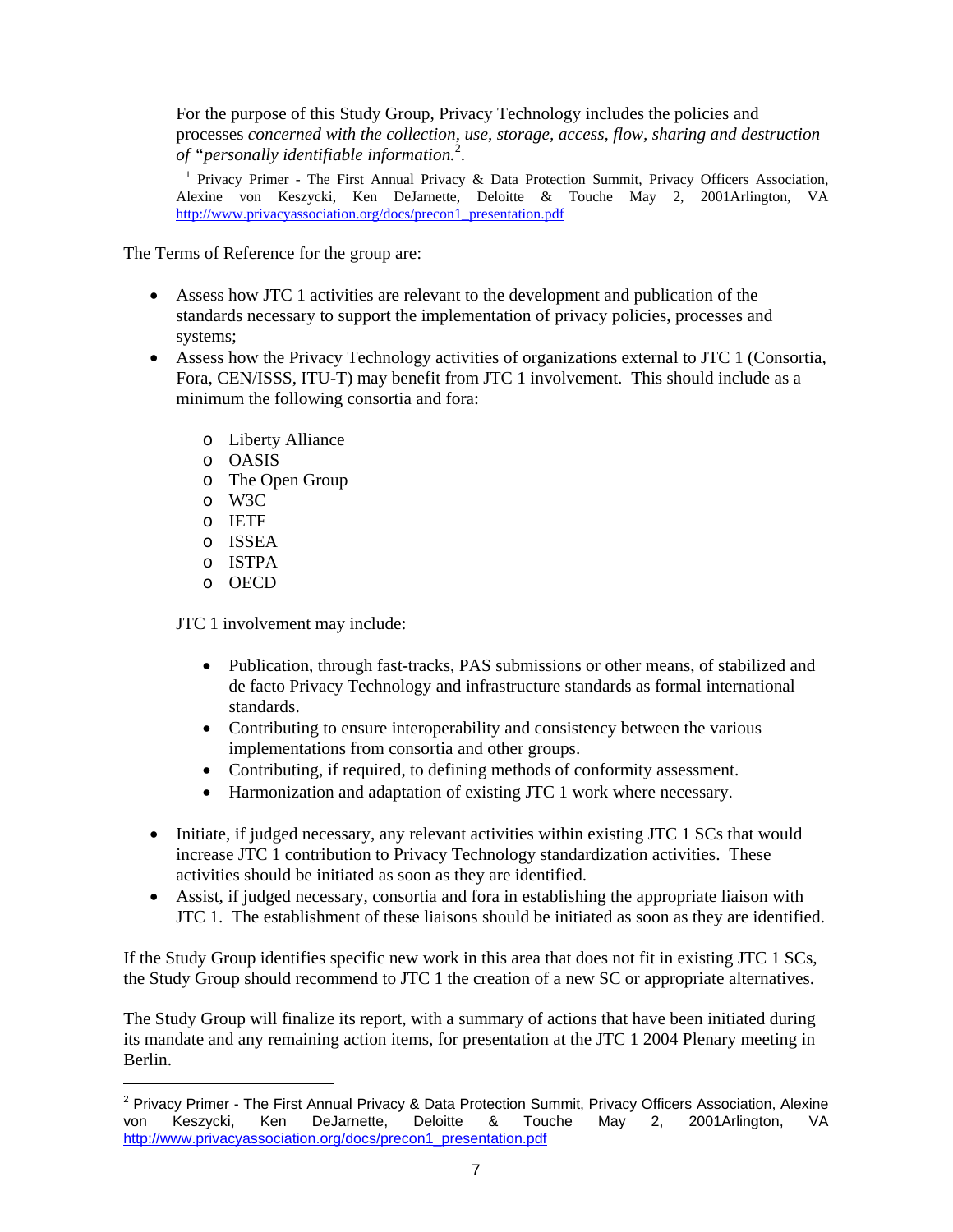The Study Group shall be chaired by Mr. John Hopkinson

JTC 1 instructs its Secretariat to send a letter to JTC 1 National Bodies, Liaison Organizations, Recognized PAS Submitters and Subcommittees inviting nominations for participation in the Study Group. Currently, the National Bodies of Canada, the US and France noted their intent to participate in the Study Group.

JTC 1 invites the Study Group to review, modify and confirm these Terms of Reference during its initial meeting.

# *Unanimous*

# **Resolution 17 - Registration Authority for Common Biometric Exchange Formats Framework**

In accordance with common practice for dealing with such requests and pending SC 37 approval of the associated registration procedures, JTC 1 provisionally approves the International Biometric Industry Association (IBIA) to serve as Registration Authority for Common Biometric Exchange Formats Framework (CBEFF) as detailed in document JTC 1 N 7180. JTC 1 instructs its Secretariat to forward this nomination to ISO and IEC for further approval at the appropriate time.

### **Disapproval: Ireland Abstention: Canada, Norway, South Africa, Singapore**

### **Resolution 18 – Clarification on the Use of the Term Freely Available Standard**

Noting the concerns expressed by the National Body of Japan in document JTC 1 N 7164, JTC 1 advises its Subcommittees and the ITTF that the wording "Publicly Available Standard" is liable to confusion with "Publicly Available Specifications" which is reserved for PAS and should not be used for standards made available on the World Wide Web at no cost. When referring to standards made available free of charge on the World Wide Web, the term "Freely Available Standard" should be used.

### **Unanimous**

# **Resolution 19 - Release of Standards which Fall under the JTC 1 Criteria for Free Availability**

JTC 1 instructs its Secretariat to request the ITTF to place the following documents on the ITTF website as they meet the previously established JTC 1 criteria for free availability:

| <b>ISO/IEC 23270</b> | C# Language Specification      |
|----------------------|--------------------------------|
| <b>ISO/IEC 23271</b> | Common Language Infrastructure |
| TR 23272             | TR on CLI                      |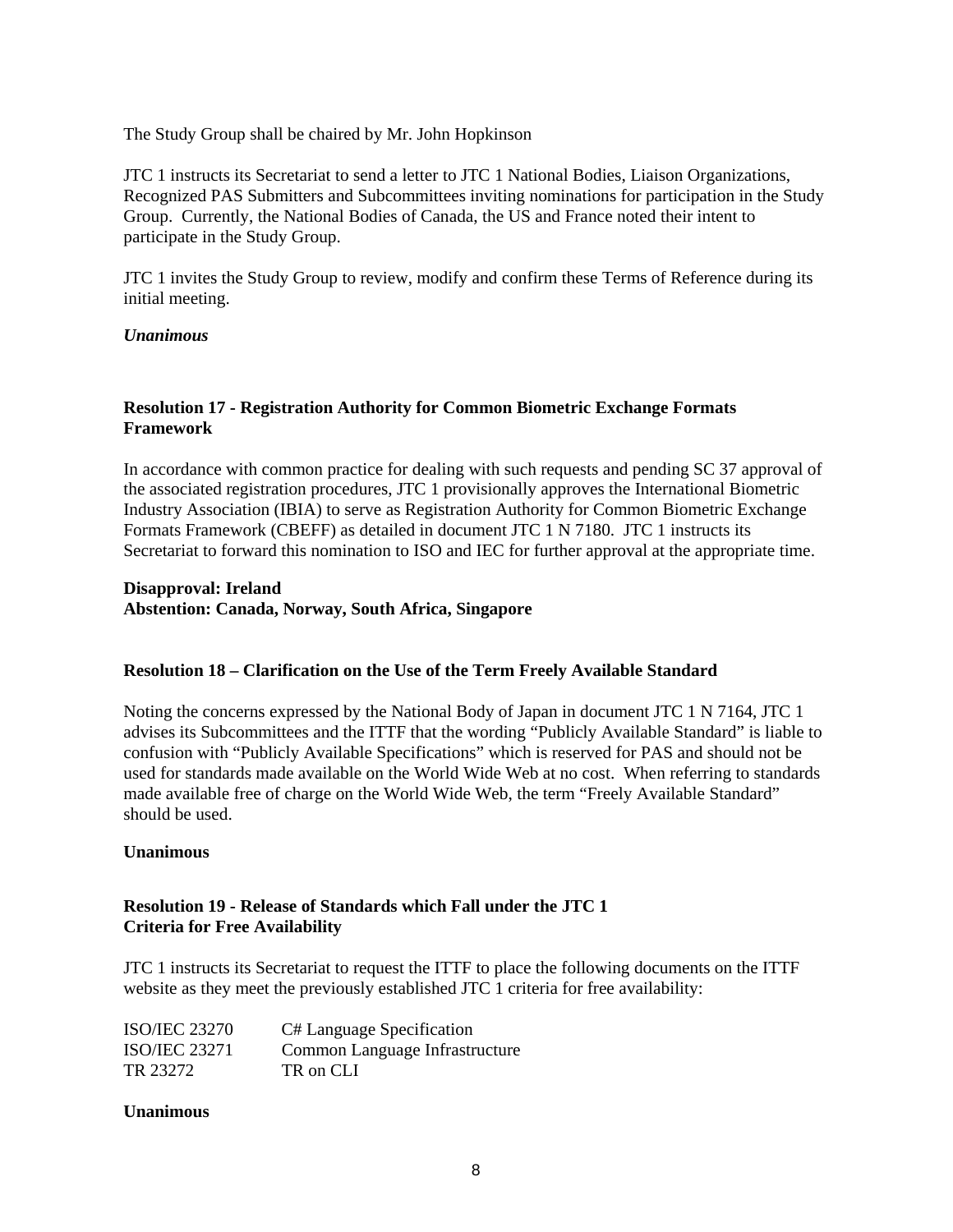# **Resolution 20 - Release of Standards which do not Fall under the JTC 1 Criteria for Free Availability**

JTC 1 instructs its Secretariat to request approval from the ISO and IEC Councils to place the following documents on the World Wide Web at no cost:

| <b>ISO/IEC 14977</b> | Syntactic Metalanguage – Extended BNF |
|----------------------|---------------------------------------|
| <b>ISO/IEC 13568</b> | Z Notation                            |

Note: The rationale to be included with this request is contained in document JTC 1 N 7203.

### **Abstention: Germany**

### **Resolution 21 - New IEC Criteria for Free Availability of JTC 1 Standards**

JTC 1 notes the new IEC criteria for availability of JTC 1 standards at no cost on the World Wide Web as provided in document JTC 1 N 7269. JTC 1 requests the ISO Council to consider aligning their criteria with the new IEC criteria to ensure harmonization between the two organizations. **Unanimous** 

### **Resolution 22 - JTC 1 Involvement in the World Standards Cooperation (WSC)**

JTC 1 notes with interest the establishment and initial activities of the World Standards Cooperation (WSC) between ISO, IEC and ITU-T. JTC 1 expects that cooperation in Information and Communication Technology (ICT) standardization between the three organizations will be one of the important work items addressed by the WSC. Therefore, JTC 1 asks its Chairman to contact the ISO, IEC and ITU-T Officers to offer JTC 1's assistance to enhance communication and cooperation in the area of ICT.

### **Unanimous**

### **Resolution 23– File Name Conventions**

JTC 1 forwards document JTC 1 N 7236, *SC 36 Questions Concerning Filename Conventions for N-numbered Documents, Bundles of Documents, ISO/IEC Standards and Committee Resolutions*, to the IIT-RG for review and recommendations on the disposition of the issues contained therein taking into account the comments made by National Bodies and SCs during this meeting . The IIT-RG is instructed to complete its review and to report back to JTC 1 in time for consideration at the October 2004 JTC 1 meeting in Berlin.

### **Unanimous**

### **Resolution 24 -Transfer of Project**

JTC 1 approves the transfer of project ISO/IEC 14651 from SC 22 to SC 2.

Approval: Australia, Ireland, Italy, Japan, New Zealand, Singapore, South Africa, UK, USA Disapproval: France, Rep. of Korea, Netherlands, Norway Abstention: Canada, Czech Rep. Denmark, Germany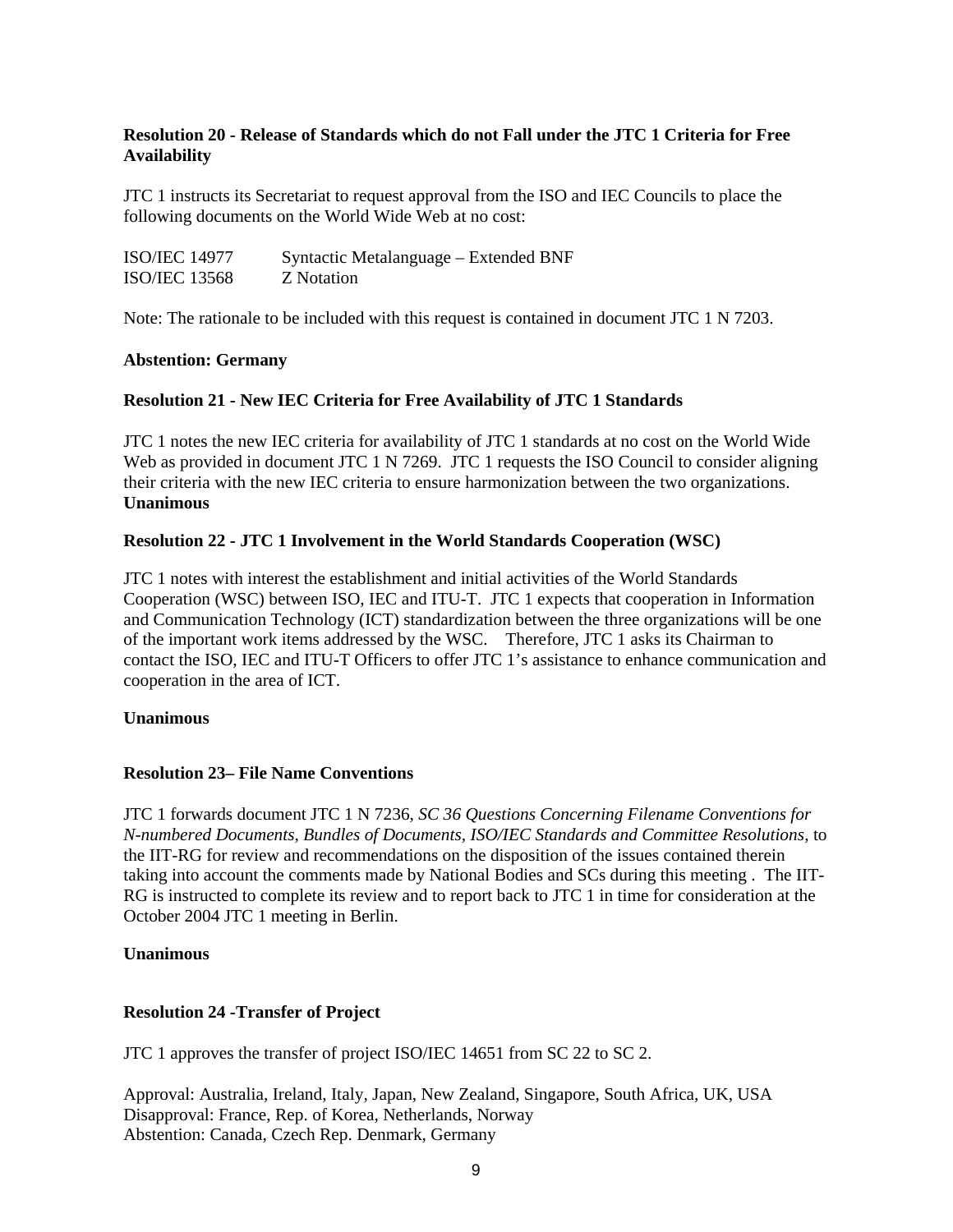### **Resolution 25A – Concerns with the ISO and IEC Patent Policy**

JTC 1 has received several contributions from JTC 1 National Bodies and SCs (JTC 1 N 7226, N 7259, N 7263, N xxx (UK presentation)) citing serious concerns related to the ISO and IEC Patent Policy. These concerns were presented during this JTC 1 Plenary and were supported by many National Bodies in attendance. Noting ISO Council Resolution 1/2003, JTC 1 forwards documents JTC 1 N 7226, N 7259, N 7263 and N xxx (UK presentation) to the ISO and IEC Chief Executive Officers for their consideration. Given the importance of the concerns expressed to the continued successful development of JTC 1 standards, JTC 1 asks the ISO and IEC CEOs for an expeditious response to the issues raised.

### **Unanimous**

# **Resolution 25B – Archival Information**

JTC 1 recommends that all Subcommittees and Working Groups review their existing archives so that they may respond expeditiously to any recommendations from ITTF for the handling of such information.

### **Unanimous**

### **Resolution 25C – ITU-T** Director's ad hoc IPR Group

JTC 1 welcomes the progress being made by the ITU-T Director's ad hoc IPR group on revising and updating the patent statement declaration form and on preparing guidelines on the use of trademarks.

### **Unanimous**

### **Resolution 26 - Category A Liaisons**

Having reviewed the requests for Category A Liaison, JTC 1 recommends that ITTF grant Category A Liaison status as follows:

JTC 1/SC 37 – International Biometric Industry Association (IBIA)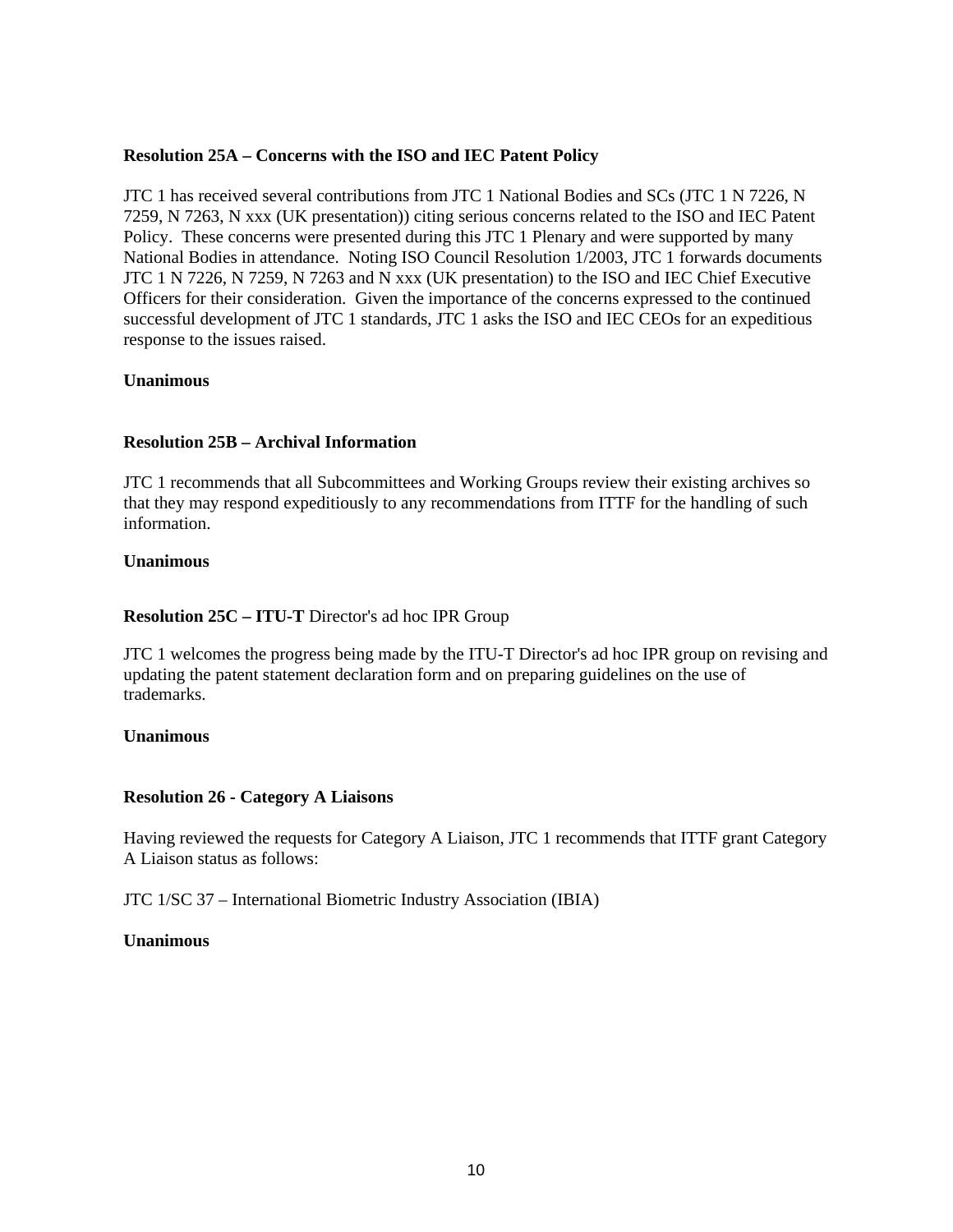# **Resolution 27 - Category C Liaisons**

Having reviewed the requests for Category C Liaison, JTC 1 recommends that ITTF grant Category C Liaison status as follows:

JTC 1/SC 37 - BioAPI Consortium JTC 1/SC 29/WG 11 – Content Reference Forum (CRF)

### **Unanimous**

# **Resolution 28 - Invitation to Apply for Category A Liaison Status**

JTC 1 supports the recommendations of the JTC 1 Liaison Coordinator to IEEE and invites the IEEE to request the establishment of Category A Liaison between the IEEE and JTC 1 as outlined in document JTC 1 N 7247.

# **Unanimous**

# **Resolution 29 – JTC 1 Participation in the Development of ISO 19092, Biometric Information Management and Security for Financial Applications**

JTC 1 understands that both SC 27 and SC 37 have expressed a strong desire and need to work jointly with ISO/TC 68 in its development of ISO 19092, Biometric Information Management and Security for Financial Applications. JTC 1 believes that the participation of its SCs in this work is critical and instructs its Chairman to contact the TC 68 Chairman concerning SC 27's and SC 37's ability to participate in this development work via a joint activity among the three groups.

JTC 1 further instructs its Secretariat to advise ISO TMB that JTC 1 will initiate such communication with ISO/TC 68.

### **Unanimous**

### **Resolution 30A - Appointment/Re-appointment of Officers**

In accordance with the JTC 1 Directives, JTC 1 makes the following appointments/re-appointments effective this date:

- Mr. John Hill, SC 22 Chairman (through the 2006 Plenary)
- Ms. Laura Moore, SC 24 Chairman (through the 2006 Plenary)
- Dr. Walter Fumy, SC 27 Chairman (through the 2006 Plenary)
- Mr. Akira Saito, SC 28 Chairman (through the 2006 Plenary)
- Prof. Hiroshi Watanabe, SC 29 Chairman (through the 2006 Plenary)
- Mr. Alan Habermann, SC 31 Chairman (through the 2006 Plenary)
- Dr. Yves Neuville, SC 35 Chairman (through the 2006 Plenary)
- Mr. Fernando Podio, SC 37 Chairman (through the 2006 Plenary)
- Mr. Frank Farance, IIT Rapporteur & ITSIG Liaison (through the next Plenary)
- Ms. Josee Auber, JTC 1/ITU-T Liaison (through the next Plenary)
- Dr. Andrew Tescher, IEC TC 100 Liaison (through the next Plenary)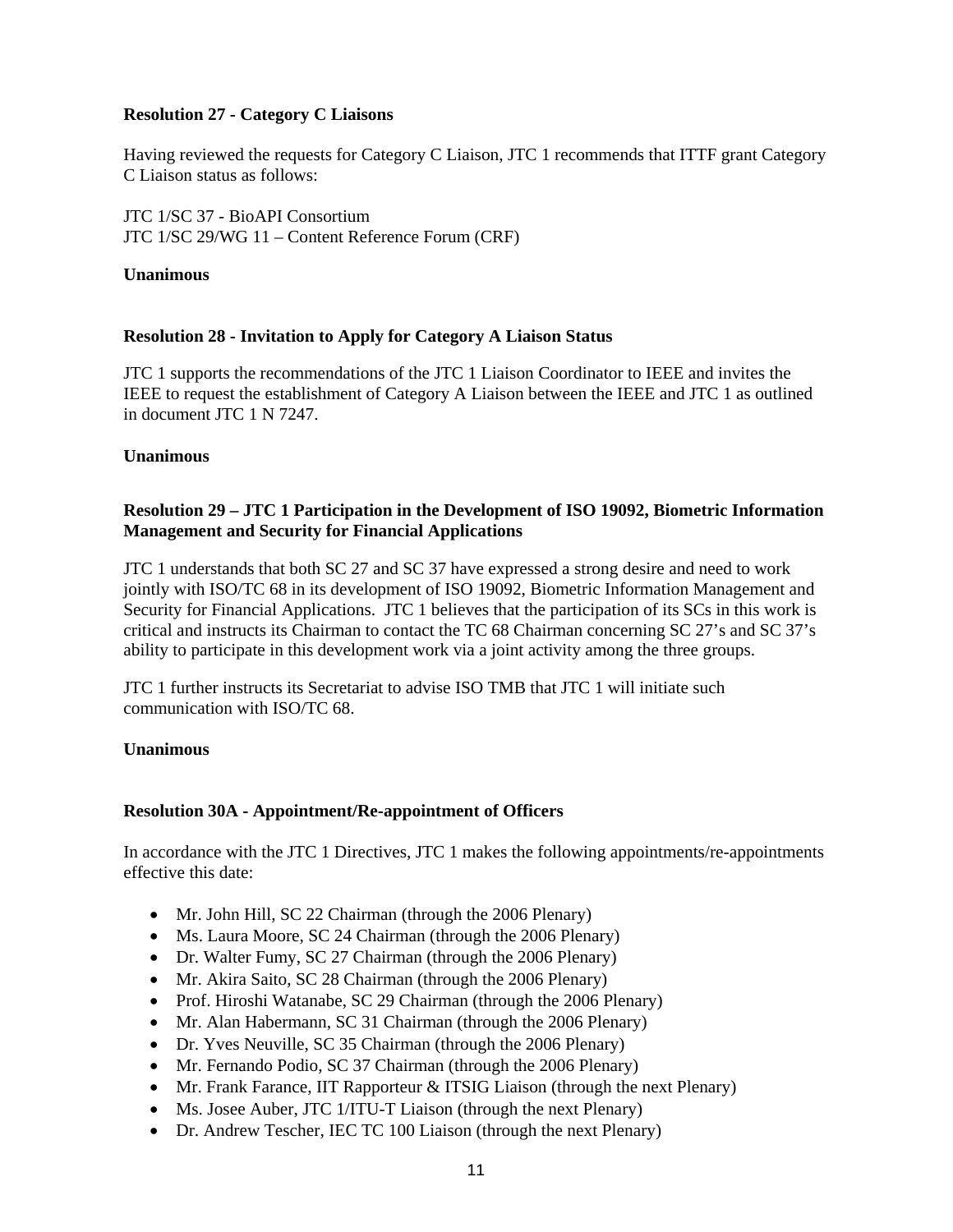• Mr. Francois Coallier, IEEE Liaison Coordinator (through the next Plenary)

### **Unanimous**

# **Resolution 31 – Coordination and Cooperation Between JTC 1 and IEC/TC 100**

JTC 1 is encouraged by the renewed spirit of cooperation between JTC 1 and IEC/TC 100 and expresses its interest to IEC/TC 100 in establishing a joint JTC 1/TC 100 committee to initiate discussions for the purpose of determining how best to establish a reciprocal arrangement with IEC/TC 100. JTC 1 proposes that items to be considered in the discussions should focus on areas of common interest to both organizations including availability and sharing of relevant documents and arrangements for reciprocity for attending relevant meetings. The goal would be to permit JTC 1 and TC 100 to obtain a high level overview of the program of work of each other to minimize overlapping work items.

JTC 1 instructs its Secretariat to issue a call to JTC 1 National Bodies and Subcommittees to identify representatives to participate in such a joint committee and to forward the names of any such representatives, along with the above proposal, to IEC/TC 100 for consideration.

### **Unanimous**

# **Resolution 32- ISO/IEC/ITU/UN ECE MoU Management Group Activities**

JTC 1 authorizes the following individuals to represent JTC 1 at MoU/MG Meetings until the next JTC 1 Plenary meeting in 2004 in Berlin and instructs them to coordinate the submission of a written report for consideration at the Berlin Plenary.

Mr. Ted Osinski (SC 31) Mr. Steve Matthews (SC 32)

### **Unanimous**

# **Resolution 33 - JTC 1 Delegation to the Special Group on Spatial Standardization and Related Interoperability**

JTC 1 authorizes the following individuals to represent JTC 1 at JSG meetings until the next JTC 1 Plenary in 2004 in Berlin and instructs them to coordinate the submission of a written report for consideration at the Berlin Plenary.

Mr. Knut Lindelin (SC 36) Ms. Laura Moore (SC 24) Mr. Steve Carson (SC 24) Mr. Henri Bartel (SC 31) Mr. Craig Harmon (SC 31)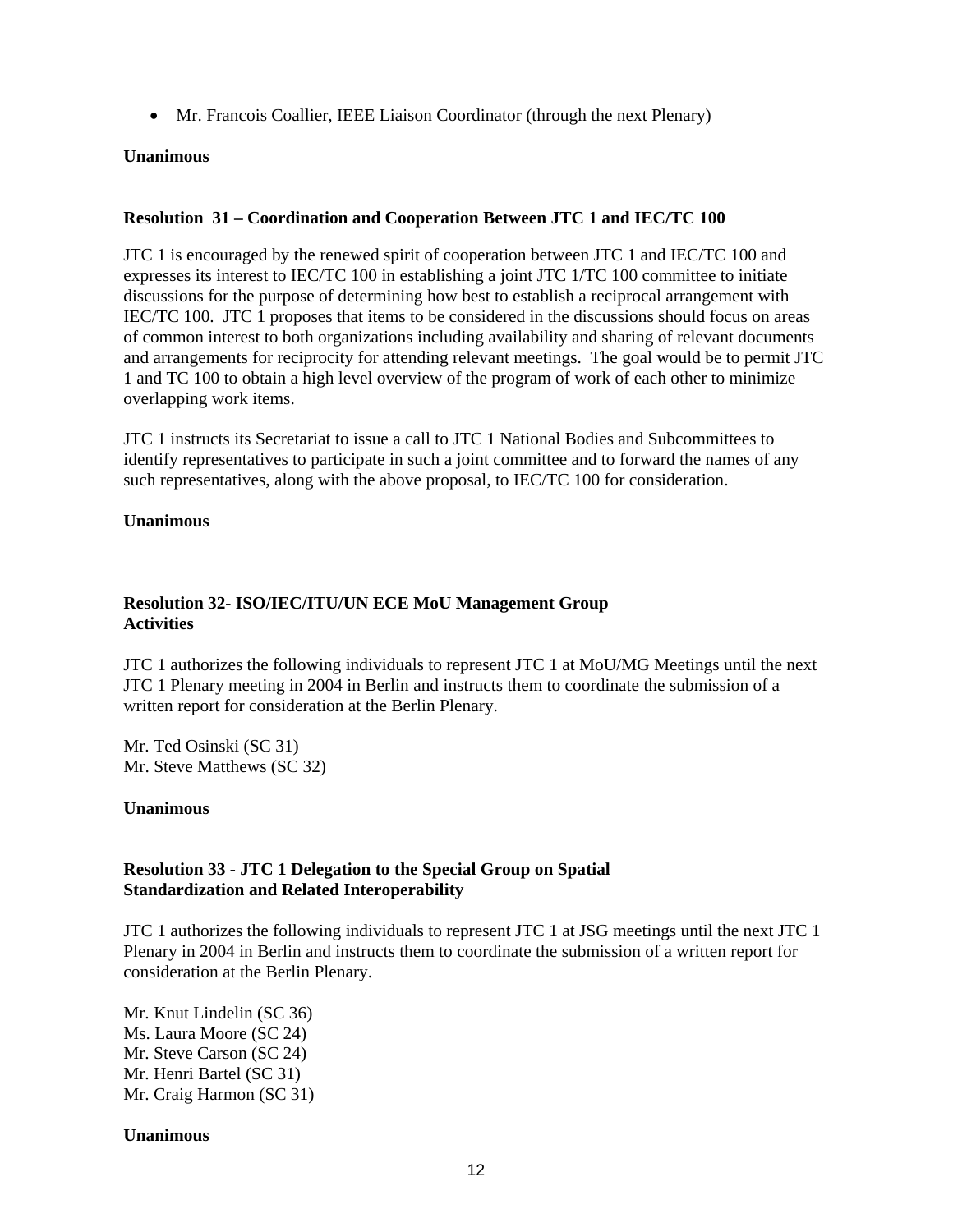# **Resolution 34 - JTC 1 Representative to the ISO Steering Committee on Image Technology**

JTC 1 authorizes the following delegation to represent JTC 1 at the ISO Steering Committee on Image Technology meetings until the next JTC 1 Plenary meeting in 2004 in Berlin and instructs them to coordinate the submission of a written report for consideration at the Berlin Plenary.

Ms. Laura Moore (SC 24) Mr. Thomas Schmelzer (SC 28)

JTC 1 instructs its delegation to ensure that JTC 1's ability to manage its program of work and progress its standards in a timely manner is not impaired.

### **Unanimous**

# **Resolution 35 - JTC 1 Representation to the Standards Registry Committee**

JTC 1 authorizes Mr. Frank Farance (SC 32) to represent JTC 1 at Standards Registry Committee meetings until the next JTC 1 Plenary in 2004 in Berlin and instructs him to submit a written report for consideration at the Berlin Plenary.

### **Unanimous**

# **Resolution 36 - Continuation of JTC 1 Rapporteur Group on Implementing Information Technology**

JTC 1 resolves to continue the Implementing Information Technology Rapporteur Group (IIT-RG) through the next JTC 1 Plenary meeting. JTC 1 encourages increased participation by National Bodies and SCs to the IIT-RG.

### **Unanimous**

# **Resolution 37 – Cooperation Between JTC 1 and the ILO on the Seafarer's Identity Document**

JTC 1 applauds SC 17, SC 31 and SC 37 for their participation in and cooperation with the ILO in their work on the Seafarer's Identity Document. JTC 1 and its Subcommittees welcome further collaboration with the ILO and look forward to providing whatever assistance is needed to the ILO in this endeavor, especially the provision of the CD version which is likely to include alternative technologies.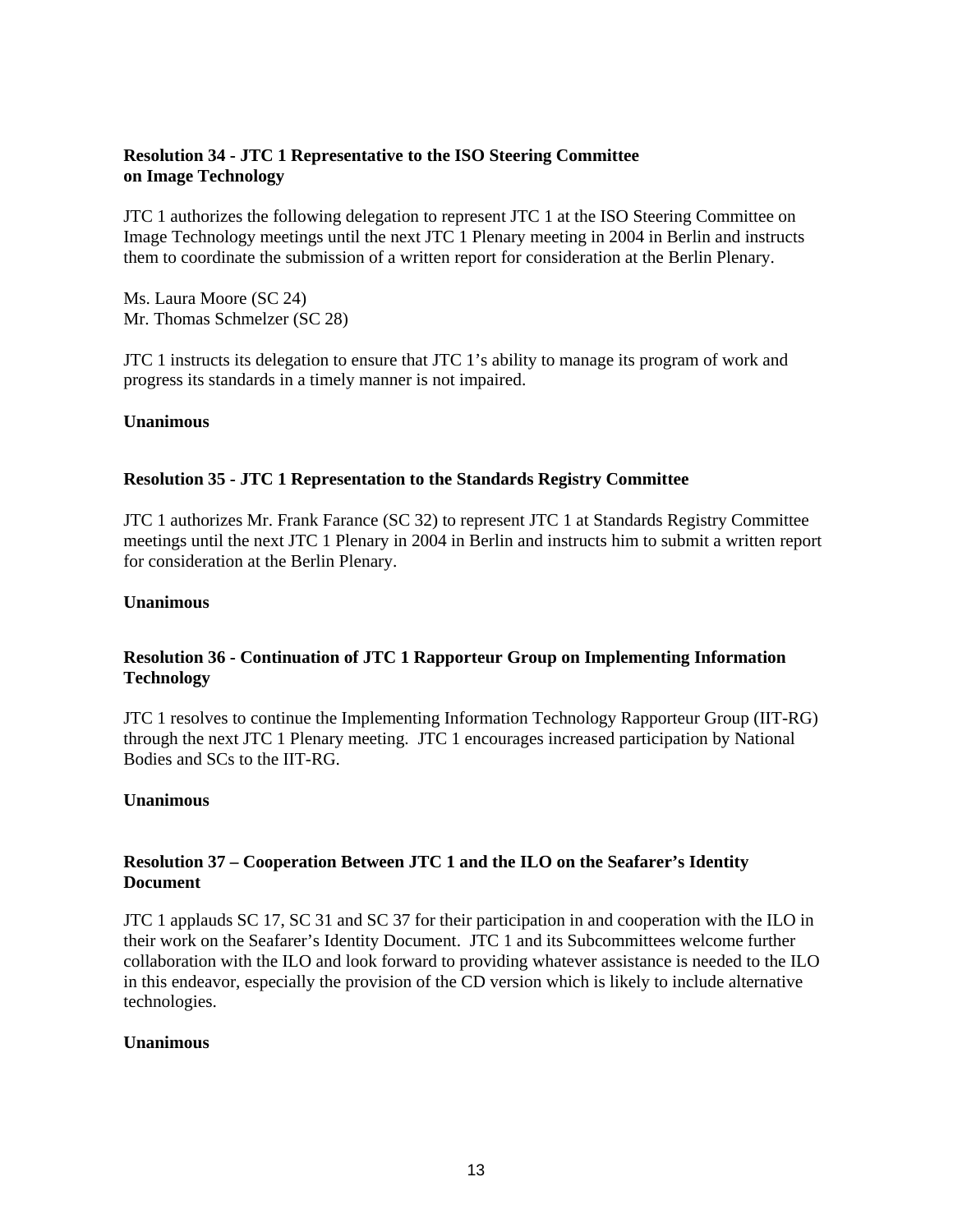# **Resolution 38 - Future Meetings**

The following schedule of JTC 1 Plenary Meetings is agreed:

| 25-29 October 2004 Berlin, Germany |                               |
|------------------------------------|-------------------------------|
| November 2005                      | Canada (tentative)            |
| November 2006                      | Sydney, Australia (tentative) |

National Bodies and liaison organizations are strongly encouraged to consider the possibility of hosting future JTC 1 Plenary meetings.

### **Unanimous**

# **Resolution 39 - Timing of Contributions for the October 2004 JTC 1 Plenary Meeting in Berlin**

JTC 1 establishes the following deadlines for contributions for the October 2004 plenary meeting in Berlin:

Documents for the Berlin Plenary, particularly those raising new issues/new agenda items or those for which a final agreement at the meeting is desired, must be delivered to the Secretariat no later than **24 September 2004** for posting on the JTC 1 web server. Documents received at the Secretariat's office after **24 September 2004** will be returned to the submitter and will not be considered.

The following exceptions are permitted:

Comments on posted documents provided they are received at the Secretariat's office in a form suitable for immediate posting, not later than **8 October 2004**.

A proposed document revision from a project editor, which incorporates comments received prior to the meeting and which is intended to be developed further at the meeting, provided they are received at the Secretariat's office in a form suitable for immediate posting, not later than **8 October 2004.** 

The final agenda for adoption and use at the Berlin Plenary will be posted to the JTC 1 web site on **11 October 2004**.

For contributions submitted via email, the JTC 1 Secretariat will provide a mechanism by which the submitter will be notified that the contribution has been received at the Secretariat's office. Nevertheless, ultimately the submitter is obligated to ensure receipt by:

- a) checking the JTC 1 web site for document posting;
- b) checking iterations of draft agendas for agenda items and associated document references, (a "last call" agenda will be issued on **1 October 2004**);
- c) corresponding with the Secretariat.

JTC 1 instructs its Secretariat to strictly enforce these deadlines.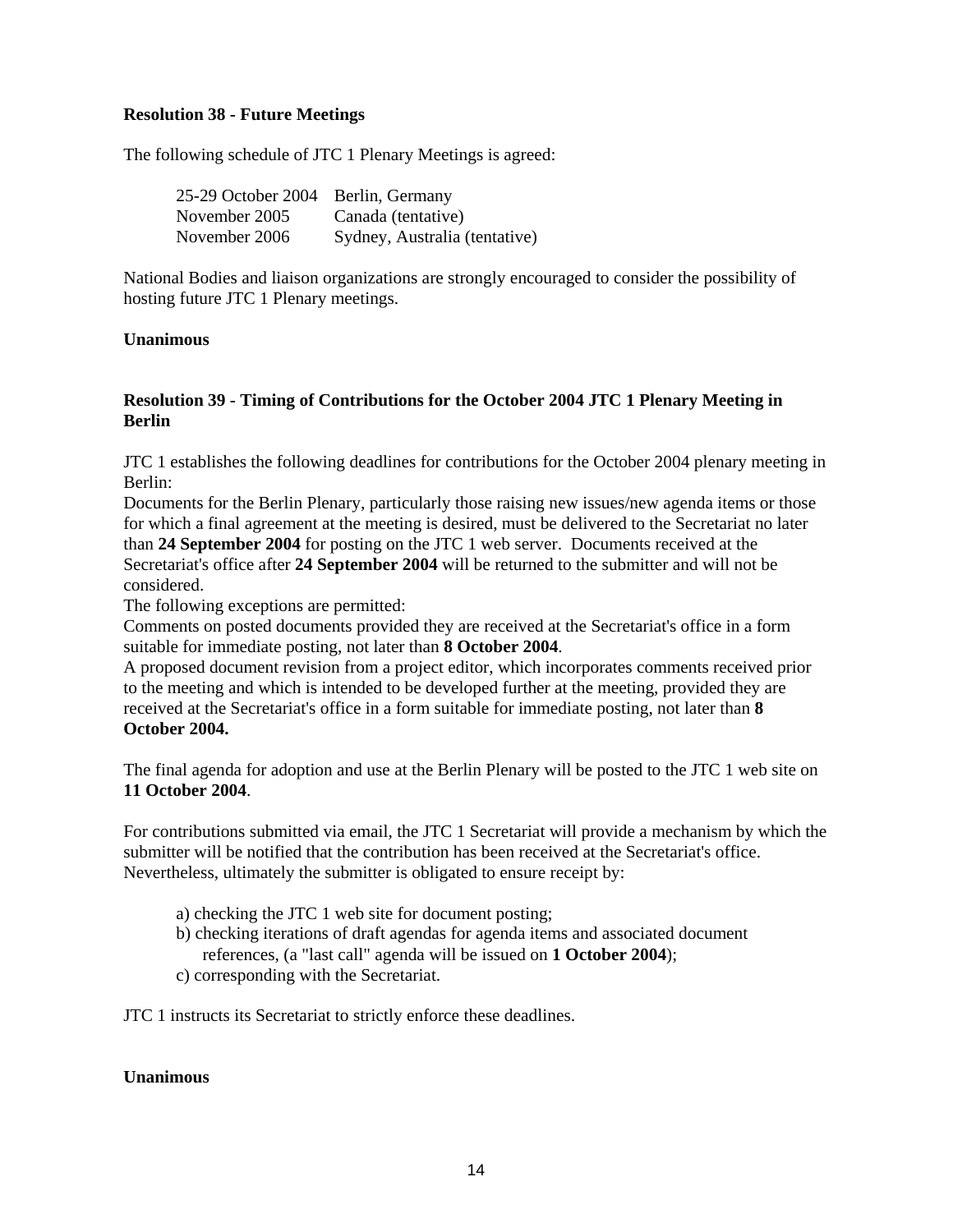# **Resolution 40 – Implementation of Livelink**

JTC 1 invites its National Bodies and Subcommittees to submit contributions pertaining to the issues and implementation concerns of Livelink to the JTC 1 Secretariat and encourages National Bodies to also submit contributions to their ISO TMB representatives. JTC 1 thanks the National Body of Denmark for their demonstration of their local implementation and encourages them to submit it to the ISO Central Secretariat for their consideration.

### **Unanimous**

# **APPRECIATION RESOLUTIONS**

A. JTC 1 expresses its appreciation to Mr. Wilson Tan, Chairman of the Information Technology Standards Committee of Singapore, for his warm welcoming remarks and expressions of support for the work of JTC 1.

#### *Acclamation*

- B JTC 1 expresses its appreciation to the National Body of Singapore for hosting this meeting. JTC 1 welcomed the opportunity to visit Singapore and looks forward to returning for a future meeting.
- *Acclamation*
- C. JTC 1 expresses its appreciation to the meeting Sponsors, Infocomm Development Authority of Singapore (iDA), and ITSC, for arranging this meeting in such an excellent location, for the outstanding morning and afternoon breaks and lunches and for the thoughtful "goody bag". In particular, JTC 1 expresses its thanks to Ms. Ho Buaey Qui and Ms. Thay Yean Lan for their excellent preparation and hard work before the meeting and their outstanding support during the meeting.
- *Acclamation*
- D. JTC 1 expresses its appreciation to Mercury Interactive for sponsoring the memorable social event at the Bird Park. It was the highlight of our time in Singapore. JTC 1 also wishes to thank Mrs. Tan Ching Yee, CEO iDA Singapore, for her warm welcoming remarks during the social event.

### *Acclamation*

E. JTC 1 expresses its appreciation to its Subcommittee Chairmen, Subcommittee Secretariats, JTC 1 Rapporteur and JTC 1 Special Working Group Convener for their efforts in support of the work of JTC 1 and for the timely preparation of the reports that reflect these activities.

JTC 1 especially wishes to thank those Officers who were in attendance at the meeting and provided presentations. All of the presentations were excellent.

# *Acclamation*

F. JTC 1 congratulates SC 29 on receiving the 1<sup>st</sup> **Lawrence D. Eicher Leadership Award** for excellence in creative and innovative standards development. Receipt of this honor is a tribute to SC 29's outstanding performance and innovative and efficient approaches in the